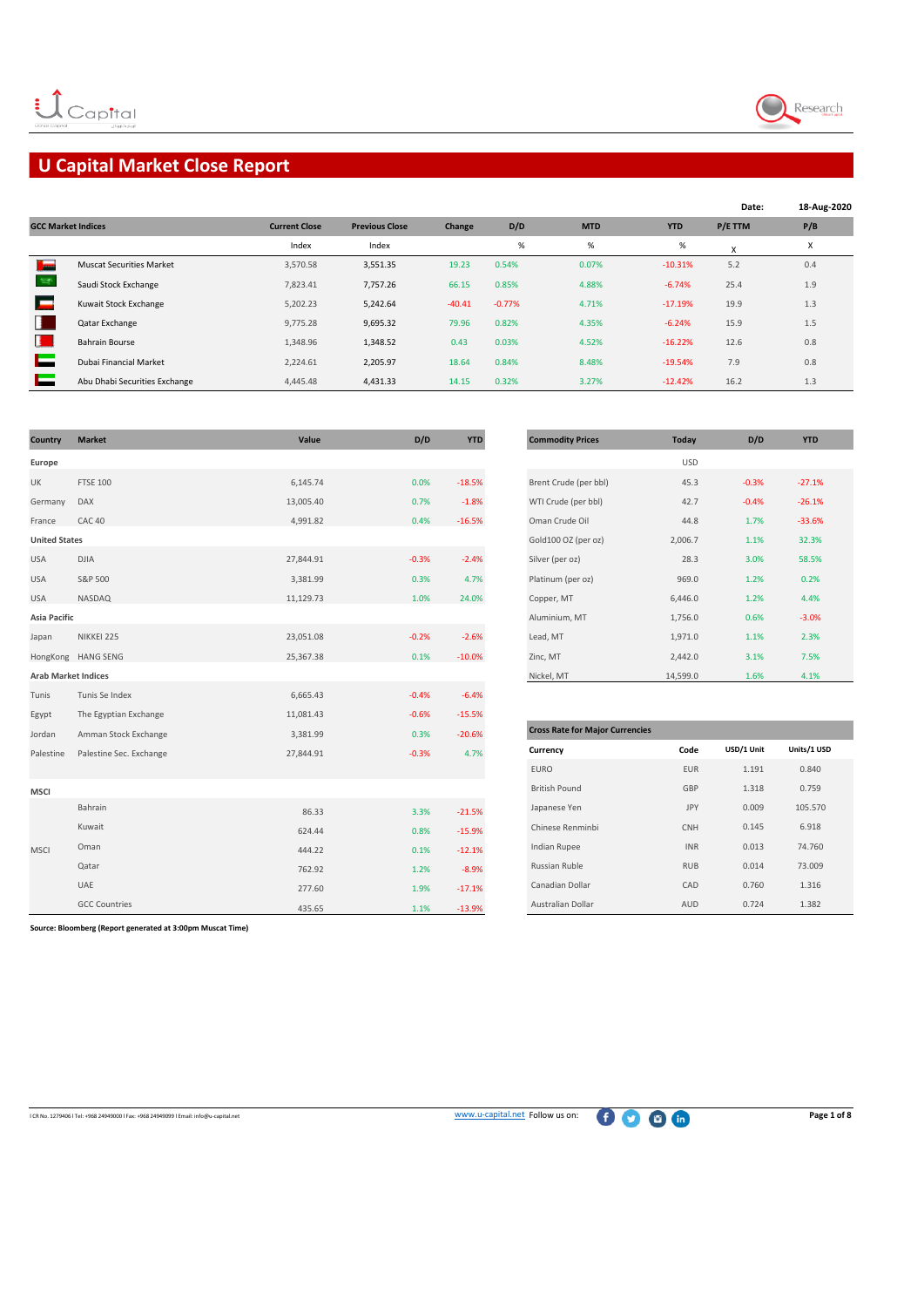



**Market Cap: OMR 19.2bn (USD 50.6bn)**

## **Muscat Securities Market**

|                               | <b>Current</b> | <b>Previous</b> | <b>DTD</b> | <b>MTD</b> | <b>YTD</b> |    | No. of Cos |
|-------------------------------|----------------|-----------------|------------|------------|------------|----|------------|
| <b>MSM30</b>                  | 3,570.58       | 3,551.35        | 0.54%      | 0.07%      | $-10.31%$  | Up | Down       |
| <b>MSM Total Return Index</b> | 4,064.99       | 4,043.09        | 0.54%      | 0.07%      | $-4.21%$   |    |            |
| Volume ('000)                 | 9,254.94       | 5,242.82        | 76.53%     |            |            | 8  |            |
| Value (OMR'000)               | 1,515.01       | 569.72          | 165.92%    |            |            |    |            |
| Sub-Indices                   |                |                 |            |            |            |    |            |
| <b>Financial Sector</b>       | 5,718.90       | 5,676.02        | 0.76%      | 0.22%      | $-9.93%$   |    | Unchanged  |
| <b>Industry Sector</b>        | 3,958.79       | 3,974.16        | $-0.39%$   | 0.29%      | $-5.89%$   |    | 23         |
| Services Sector               | 1,533.44       | 1,533.26        | 0.01%      | $-0.33%$   | $-19.15%$  |    |            |
| MSM Shariah Index             | 520.37         | 519.85          | 0.10%      | $-0.13%$   | $-2.93%$   |    |            |
|                               |                |                 |            |            |            |    |            |

#### **MSM 30 Index (RHS) vs. Turnover (LHS)**



| Price | Chg           |
|-------|---------------|
| OMR   | $\frac{9}{6}$ |
| 0.175 | 4.17%         |
| 0.025 | 4.17%         |
| 0.302 | 4.14%         |
| 0.368 | 2.79%         |
| 0.047 | 2.17%         |
|       |               |
|       |               |

| <b>Top Equity Losers</b>               | <b>Price</b> | Chg           |
|----------------------------------------|--------------|---------------|
| Companies                              | OMR          | $\frac{9}{6}$ |
| <b>DHOFAR CATTLEFEED</b>               | 0.053        | $-8.33%$      |
| <b>GALFAR ENGINEERING&amp;CONTRACT</b> | 0.226        | $-1.85%$      |
| OMAN CEMENT CO                         | $\sim$       | $-1.74%$      |
|                                        | $\sim$       |               |
|                                        |              |               |

| <b>Top Equity Gainers</b>   | <b>Price</b>   | Chg      | <b>Top Co. - Value</b>           | Price      | Value    | <b>Nationality Trading - Buy</b>  |         |     |
|-----------------------------|----------------|----------|----------------------------------|------------|----------|-----------------------------------|---------|-----|
| Companies                   | <b>OMR</b>     | %        | Companies                        | <b>OMR</b> | OMR' 000 | Value (OMR 000)                   |         |     |
| NATIONAL BANK OF OMAN SAOG  | 0.175          | 4.17%    | NATIONAL BANK OF OMAN SAOG       | 0.175      | 908.6    | <b>OMANIS</b>                     | 1,280.9 | 85% |
| AL MADINA INVESTMENT CO     | 0.025          | 4.17%    | <b>BANKMUSCAT SAOG</b>           | 0.368      | 281.3    | GCC                               | 169.2   | 11% |
| OMAN PACKAGING              | 0.302          | 4.14%    | OMAN & EMIRATES INV(OM)50%       | 0.047      | 63.      | ARABS                             | 0.2     | 0%  |
| <b>BANKMUSCAT SAOG</b>      | 0.368          | 2.79%    | <b>OOREDOO</b>                   | 0.398      | 63.4     | <b>OTHERS</b>                     | 64.7    | 4%  |
| OMAN & EMIRATES INV(OM)50%  | 0.047          | 2.17%    | OMAN TELECOMMUNICATIONS CO       | 0.608      | 48.0     |                                   |         |     |
|                             |                |          |                                  |            |          |                                   |         |     |
| <b>Top Equity Losers</b>    | Price          | Chg      | <b>Top Co. - Volume</b>          | Price      | Volume   | <b>Nationality Trading - Sell</b> |         |     |
| Companies                   | <b>OMR</b>     | %        | Companies                        | <b>OMR</b> | '000     | Value (OMR 000)                   |         |     |
| DHOFAR CATTLEFEED           | 0.053          | $-8.33%$ | NATIONAL BANK OF OMAN SAOG       | 0.175      | 5,199.7  | <b>OMANIS</b>                     | 1,370.4 | 90% |
| GALFAR ENGINEERING&CONTRACT | 0.226          | $-1.85%$ | OMAN & EMIRATES INV(OM)50%       | 0.047      | 1,350.1  | GCC                               | 25.4    | 2%  |
| OMAN CEMENT CO              | $\sim$         | $-1.74%$ | <b>BANKMUSCAT SAOG</b>           | 0.368      | 764.3    | ARABS                             | 35.1    | 2%  |
| $\overline{\phantom{a}}$    | $\overline{a}$ |          | AL SUWADI POWER                  | 0.055      | 341.2    | <b>OTHERS</b>                     | 84.1    | 6%  |
| $\sim$                      |                |          | <b>GULF INVESTMENTS SERVICES</b> | 0.072      | 337.1    |                                   |         |     |



Source: MSM, Bloomberg, Mubasher

l CR No. 1279406 l Tel: +968 24949000 l Fax: +968 24949099 l Email: info@u-capital.net www.u-capital.net Follow us on: **Page 2 of 8**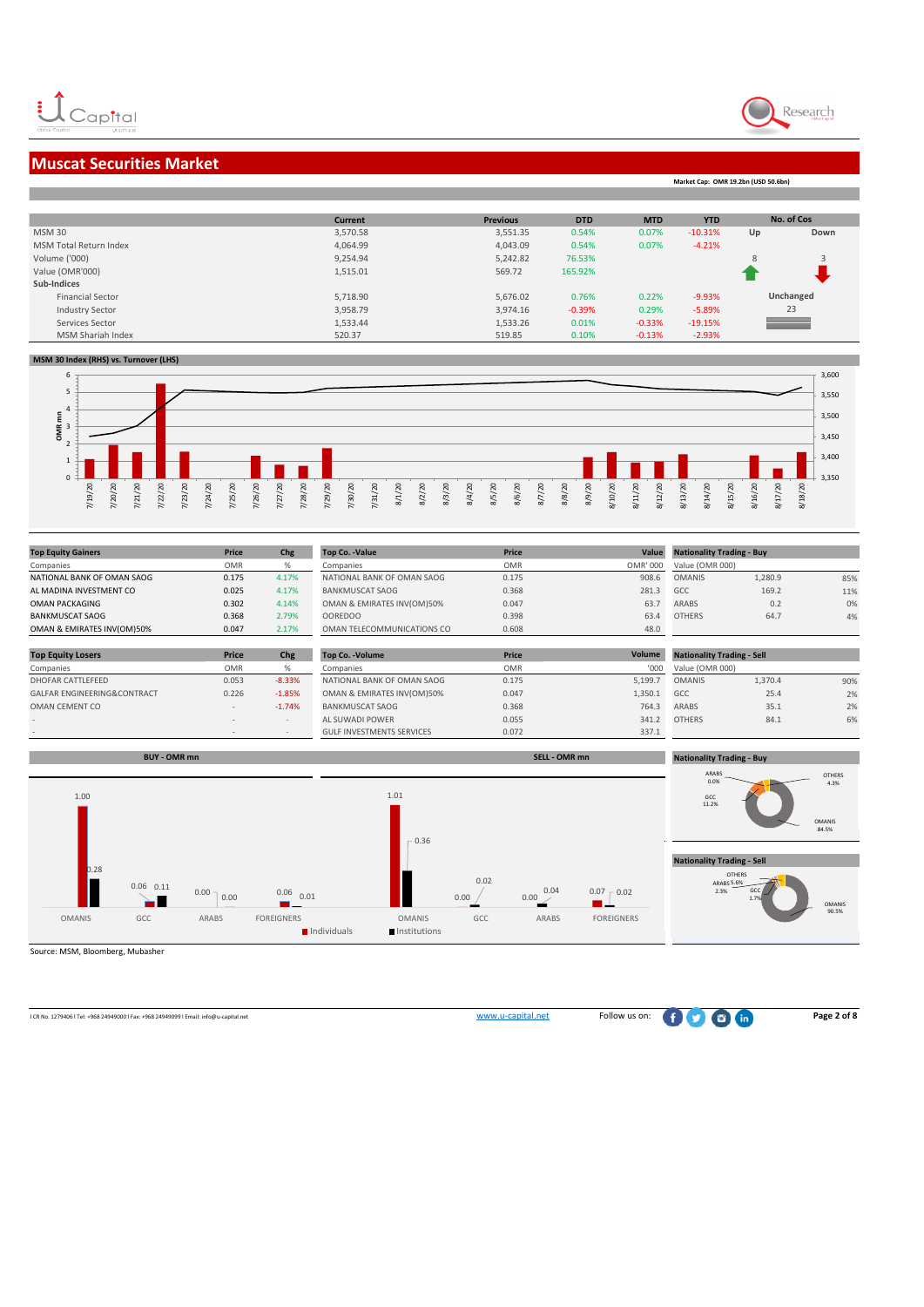# Research

## **Saudi Stock Exchange - Tadawul**

|  |  |  | <b>Market Summary Indicators</b> |
|--|--|--|----------------------------------|
|--|--|--|----------------------------------|

|                                          | <b>Current</b> | <b>Previous</b> | <b>DTD</b> | <b>MTD</b> | <b>YTD</b> |
|------------------------------------------|----------------|-----------------|------------|------------|------------|
| Tadawul Index                            | 7,823.41       | 7,757.26        | 0.85%      | 4.88%      | $-6.74%$   |
| Volume ('000)                            | 233,798.00     | 407,837.90      | $-42.67%$  |            |            |
| Value (SAR'000)                          | 5,407,300      | 8,977,371       | $-39.77%$  |            |            |
| <b>Selected Sub-Indices</b>              |                |                 |            |            |            |
| Tadawul Food & Beverages                 | 5,520.03       | 5,475.10        | 0.82%      | 3.65%      | 26.79%     |
| Tadawul Commercial & Prof Serv.          | 4,009.37       | 3,985.38        | 0.60%      | 1.40%      | $-15.98%$  |
| <b>Tadawul Materials</b>                 | 4,846.88       | 4,829.29        | 0.36%      | 3.53%      | $-6.19%$   |
| <b>Tadawul Transportation</b>            | 4,065.77       | 4,035.42        | 0.75%      | 3.18%      | $-7.49%$   |
| <b>Tadawul Energy</b>                    | 5,164.29       | 5,110.96        | 1.04%      | 2.57%      | $-5.11%$   |
| <b>Tadawul Utilities</b>                 | 3,486.84       | 3,466.98        | 0.57%      | 0.47%      | $-20.75%$  |
| Tadawul Cons Dura & App                  | 3,898.07       | 3,870.27        | 0.72%      | 6.43%      | 11.17%     |
| <b>Tadawul Consumer Svc</b>              | 3,686.24       | 3,668.53        | 0.48%      | 3.88%      | $-6.89%$   |
| <b>Tadawul Media</b>                     | 7,697.55       | 7,627.35        | 0.92%      | 6.09%      | $-18.13%$  |
| <b>Tadawul Banks</b>                     | 6,993.35       | 6,907.98        | 1.24%      | 7.99%      | $-13.74%$  |
| <b>Tadawul Diversified Fin</b>           | 3,381.31       | 3,328.32        | 1.59%      | 3.00%      | 2.39%      |
| <b>Tadawul Insurance</b>                 | 5,322.48       | 5,305.90        | 0.31%      | 5.02%      | 17.92%     |
| Tadawul RE Mgmt & Dev                    | 2,810.88       | 2,769.06        | 1.51%      | 5.43%      | $-10.26%$  |
| <b>Tadawul Telecom</b>                   | 6,319.01       | 6,320.80        | $-0.03%$   | $-0.70%$   | $-2.38%$   |
| <b>Tadawul Retailing</b>                 | 7,621.75       | 7,661.96        | $-0.52%$   | 9.74%      | $-0.98%$   |
| Tadawul Food & Staples Retailing         | 9,661.37       | 9,689.04        | $-0.29%$   | 1.10%      | 46.03%     |
| Tadawul Health Care Equipment & Services | 4,679.81       | 4,672.09        | 0.17%      | 1.57%      | 25.47%     |
| Tadawul Pharma, Biotech & Life Science   | 4,162.27       | 4,122.69        | 0.96%      | 0.64%      | 15.78%     |
| <b>Tadawul REITs</b>                     | 3,885.96       | 3,865.62        | 0.53%      | 2.07%      | $-7.42%$   |
| <b>Tadawul Capital Goods</b>             | 4,418.55       | 4,375.41        | 0.99%      | 7.16%      | 1.99%      |

#### **Tadawul Index (RHS) vs. Turnover (LHS)**



| <b>Top Equity Gainers</b>    | Price  | Chg      | Top Co. - Value              | Price | Value     | <b>Market Capitalization</b> |            |
|------------------------------|--------|----------|------------------------------|-------|-----------|------------------------------|------------|
| Companies                    | SAR    | %        | Companies                    | SAR   | SAR' 000  | (In Billion)                 |            |
| AL-BAHA DEVELOPMENT & INVEST | 20.48  | 9.99%    | <b>SAUDI FISHERIES</b>       | 29.35 | 360,386.0 | <b>USD</b>                   | <b>SAR</b> |
| <b>SAUDI FISHERIES</b>       | 29.35  | 8.70%    | SAUDI ARABIAN OIL CO         | 33.90 | 302,322.5 | 2304                         | 8,532      |
| NAMA CHEMICALS CO            | 24.58  | 6.87%    | <b>AL RAJHI BANK</b>         | 64.20 | 242,436.8 |                              |            |
| TOURISM ENTERPRISE CO/ SHAMS | 32.50  | 5.52%    | MAKKAH CONSTRUCTION & DEVEPL | 61.00 | 167,177.8 |                              |            |
| TIHAMA ADVERTISING & PUBLIC  | 28.25  | 5.41%    | TOURISM ENTERPRISE CO/ SHAMS | 32.50 | 142,816.6 |                              |            |
|                              |        |          |                              |       |           |                              |            |
| <b>Top Equity Losers</b>     | Price  | Chg      | <b>Top Co. - Volume</b>      | Price | volume    |                              |            |
| Companies                    | SAR    | %        | Companies                    | SAR   | 000       |                              |            |
| AL YAMAMAH STEEL INDUSTRIES  | 19.36  | $-2.52%$ | DAR AL ARKAN REAL ESTATE DEV | 7.85  | 13,811.6  |                              |            |
| DALLAH HEALTHCARE CO         | 54.50  | $-2.15%$ | <b>SAUDI FISHERIES</b>       | 29.35 | 12,576.1  |                              |            |
| AXA COOPERATIVE INSURANCE    | 41.15  | $-1.08%$ | <b>ALINMA BANK</b>           | 15.34 | 8,978.9   |                              |            |
| <b>JARIR MARKETING CO</b>    | 166.40 | $-0.83%$ | SAUDI ARABIAN OIL CO         | 33.90 | 8,953.9   |                              |            |
| UNITED ELECTRONICS CO        | 63.10  | $-0.79%$ | SAUDI ELECTRICITY CO         | 15.74 | 6,536.3   |                              |            |
| Source: Bloomberg            |        |          |                              |       |           |                              |            |

LCR No. 1279406 l Tel: +968 24949000 l Fax: +968 24949099 l Email: info@u-capital.net Page 3 of 8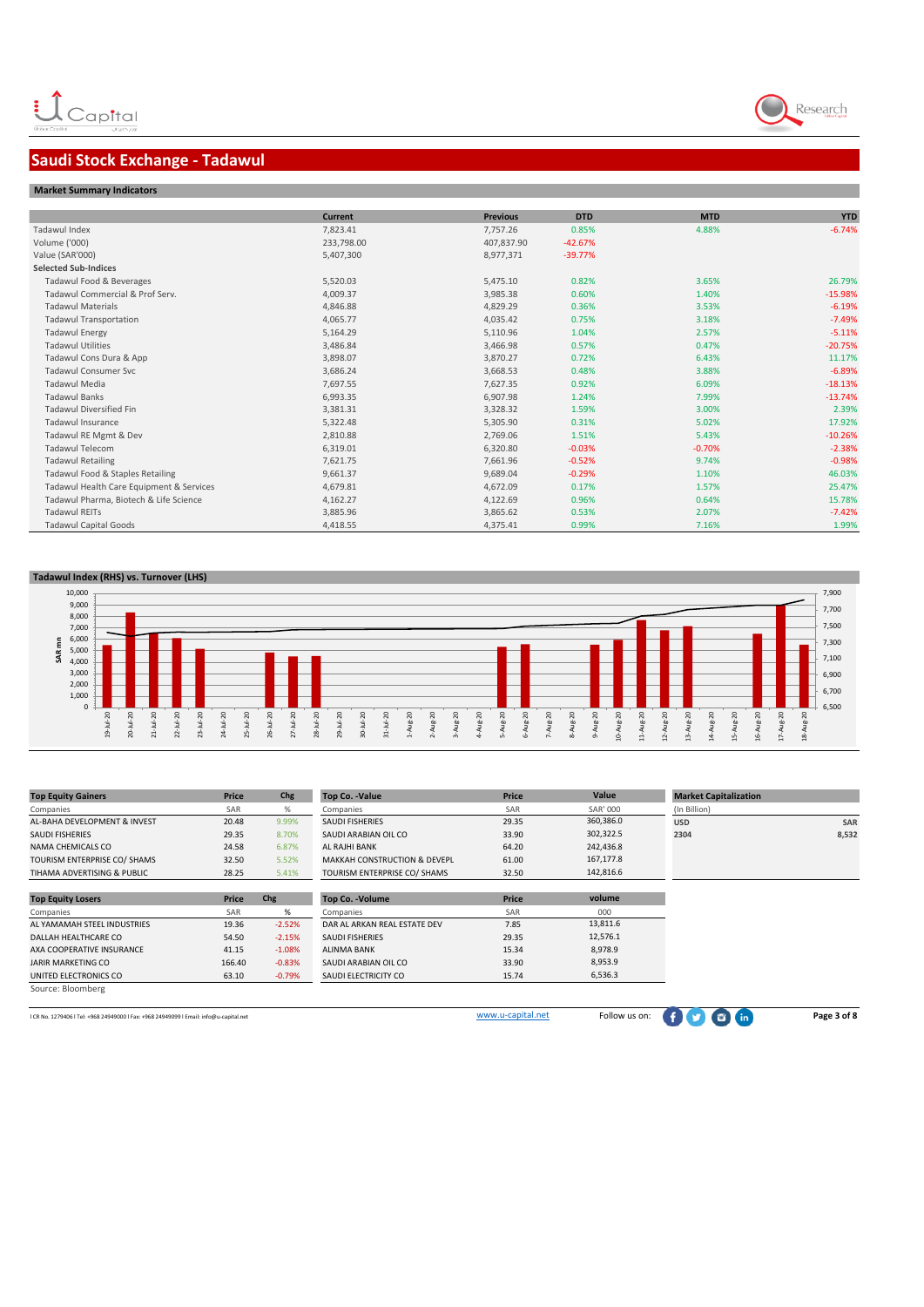

## **Dubai Financial Market**

| <b>Market Summary Indicators</b> |                |                 |            |            |            |
|----------------------------------|----------------|-----------------|------------|------------|------------|
|                                  |                |                 |            |            |            |
|                                  | <b>Current</b> | <b>Previous</b> | <b>DTD</b> | <b>MTD</b> | <b>YTD</b> |
| Dubai Financial Market Index     | 2,224.61       | 2,205.97        | 0.84%      | 8.5%       | $-19.5%$   |
| Volume ('000)                    | 325,105        | 144,699         | 124.7%     |            |            |
| Value (AED'000)                  | 364,042        | 245,110         | 48.5%      |            |            |
| Sub-Indices                      |                |                 |            |            |            |
| Real Estate & Construction       | 2,777.75       | 2,725.80        | 1.9%       | 6.9%       | $-24.9%$   |
| Banking                          | 2,170.90       | 2,153.65        | 0.8%       | 11.7%      | $-21.5%$   |
| Investment and Financial         | 1,989.14       | 1,984.64        | 0.2%       | 4.1%       | $-11.2%$   |
| Insurance                        | 1,743.16       | 1,725.13        | 1.0%       | 2.8%       | 1.3%       |
| <b>Consumer Staples</b>          | 77.58          | 77.58           | 0.0%       | $-2.3%$    | $-30.6%$   |
| Services                         | 572.84         | 564.85          | 1.4%       | 2.9%       | 7.2%       |
| Industiral                       | 98.41          | 98.41           | 0.0%       | 0.0%       | 0.0%       |
| Telecommunication                | 865.91         | 869.28          | $-0.4%$    | 1.0%       | $-7.1%$    |
| Transportation                   | 705.11         | 710.77          | $-0.8%$    | 8.8%       | $-11.7%$   |

#### **DFMGI Index (RHS) vs. Turnover (LHS)**



| <b>Top Equity Gainers</b>    | Price      | Chg   | Top Co. - Value                | Price |
|------------------------------|------------|-------|--------------------------------|-------|
| Companies                    | <b>AFD</b> | %     | Companies                      | AFD   |
| DUBAL REFRESHMENTS COMPANY   | 9.50       | 5.20% | <b>EMAAR PROPERTIES PJSC</b>   | 2.88  |
| <b>EMAAR PROPERTIES PJSC</b> | 2.88       | 3.60% | <b>EMIRATES NBD PJSC</b>       | 10.45 |
| AAN DIGITAL SERVICES CO      | 0.13       | 3.15% | <b>DUBAI ISLAMIC BANK</b>      | 4.07  |
| OMAN INSURANCE CO PSC        | 1.95       | 2.63% | UNION PROPERTIES PJSC          | 0.31  |
| <b>DUBAI ISLAMIC BANK</b>    | 4.07       | 2.52% | <b>GFH FINANCIAL GROUP BSC</b> | 0.59  |

| <b>Top Equity Losers</b>            | <b>Price</b> | Chg      | Top Co. - Volume                    | Price      |
|-------------------------------------|--------------|----------|-------------------------------------|------------|
| Companies                           | AED          | %        | Companies                           | <b>AED</b> |
| ARABTEC HOLDING CO PJSC             | 0.83         | $-4.93%$ | UNION PROPERTIES PJSC               | 0.31       |
| UNION PROPERTIES PJSC               | 0.31         | $-4.89%$ | <b>GFH FINANCIAL GROUP BSC</b>      | 0.59       |
| KHALEEJI COMMERCIAL BANK            | 0.37         | $-4.87%$ | <b>GULF NAVIGATION HOLDING PJSC</b> | 0.50       |
| <b>GULF NAVIGATION HOLDING PJSC</b> | 0.50         | $-4.04%$ | <b>EMAAR PROPERTIES PJSC</b>        | 2.88       |
| AL MADINA FOR FINANCE AND IN        | 0.13         | $-3.70%$ | <b>DUBAI ISLAMIC BANK</b>           | 4.07       |
| Source: Bloomberg                   |              |          |                                     |            |

| <b>Top Equity Gainers</b>    | Price | Chg   | Top Co. - Value                | Price | Value    | <b>Market Cap -DFMGI</b> |            |
|------------------------------|-------|-------|--------------------------------|-------|----------|--------------------------|------------|
| Companies                    | AED   |       | Companies                      | AED   | AED' 000 | (In Billion)             |            |
| DUBAI REFRESHMENTS COMPANY   | 9.50  | 5.20% | <b>EMAAR PROPERTIES PJSC</b>   | 2.88  | 83,036.0 | <b>USD</b>               | <b>AED</b> |
| <b>EMAAR PROPERTIES PJSC</b> | 2.88  | 3.60% | <b>EMIRATES NBD PJSC</b>       | 10.45 | 66,280.4 | 64                       | 238        |
| AAN DIGITAL SERVICES CO      | 0.13  | 3.15% | <b>DUBAI ISLAMIC BANK</b>      | 4.07  | 61,951.6 |                          |            |
| OMAN INSURANCE CO PSC        | 1.95  | 2.63% | UNION PROPERTIES PJSC          | 0.31  | 43.646.8 |                          |            |
| DUBAI ISLAMIC BANK           | 4.07  | 2.52% | <b>GFH FINANCIAL GROUP BSC</b> | 0.59  | 17,518.8 |                          |            |

| op Co. -Volume              | Price      | Volume    |
|-----------------------------|------------|-----------|
| ompanies                    | <b>AFD</b> | 000       |
| NION PROPERTIES PJSC        | 0.31       | 138.589.2 |
| FH FINANCIAL GROUP BSC      | 0.59       | 30,085.7  |
| ULF NAVIGATION HOLDING PJSC | 0.50       | 29.188.8  |
| <b>MAAR PROPERTIES PJSC</b> | 2.88       | 29.181.1  |
| UBAI ISLAMIC BANK           | 4.07       | 15.380.8  |

| <b>Market Cap -DFMGI</b> |            |
|--------------------------|------------|
| (In Billion)             |            |
| <b>USD</b>               | <b>AED</b> |
| 64                       | 238        |
|                          |            |
|                          |            |

LCR No. 1279406 l Tel: +968 24949000 l Fax: +968 24949099 l Email: info@u-capital.net Page 4 of 8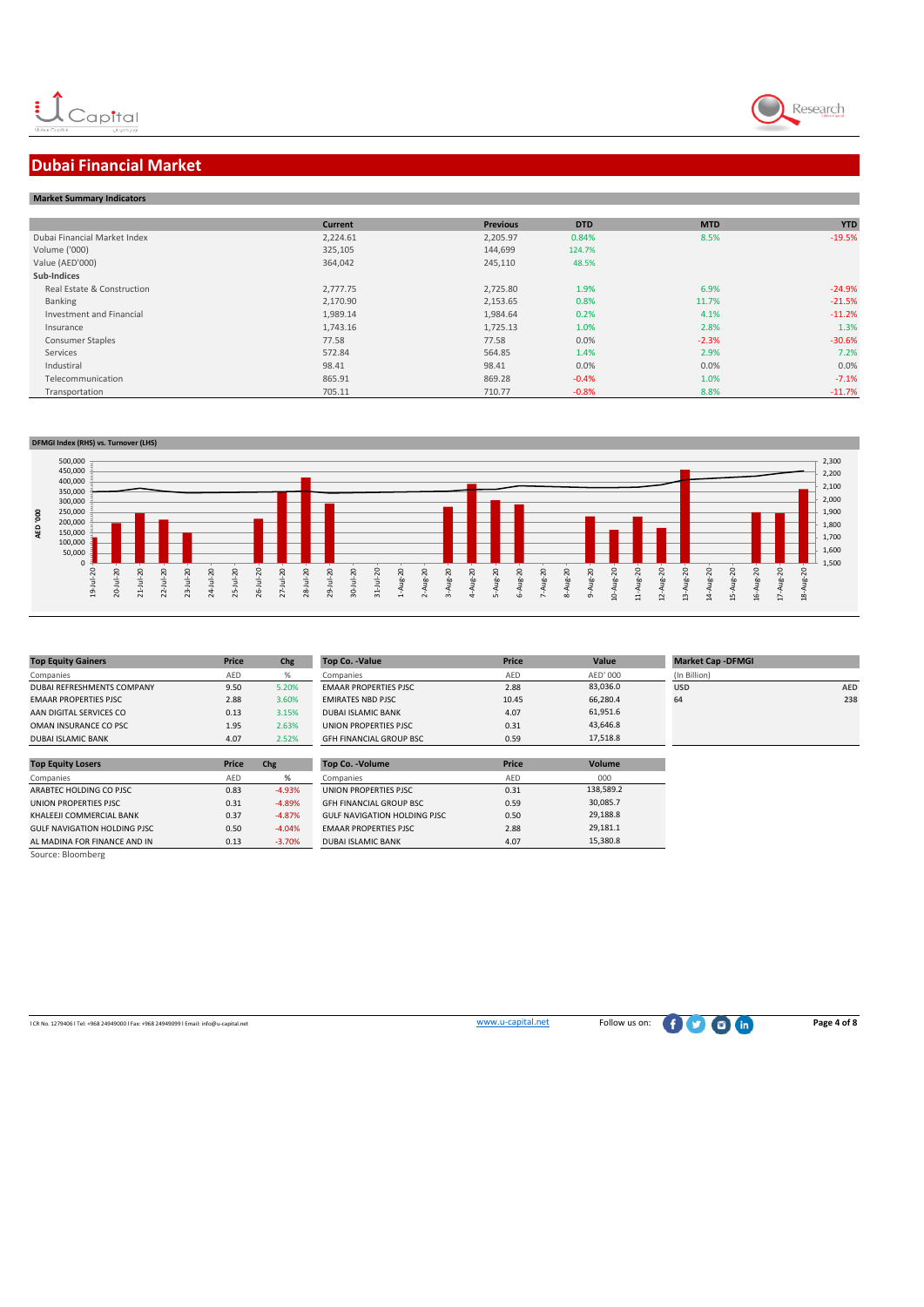

## **Abu Dhabi Securities Market**

|  | <b>Market Summary Indicators</b> |
|--|----------------------------------|

|                                     | <b>Current</b> | <b>Previous</b> | <b>DTD</b> | <b>MTD</b> | <b>YTD</b> |
|-------------------------------------|----------------|-----------------|------------|------------|------------|
| Abu Dhabi Securities Market Index   | 4.445.48       | 4,431.33        | 0.32%      | 3.27%      | $-12.42%$  |
| Volume ('000)                       | 141,267.00     | 184,153.70      | $-23.29%$  |            |            |
| Value (AED'000)                     | 484,027.60     | 475.144.00      | 1.87%      |            |            |
| Sub-Indices                         |                |                 |            |            |            |
| Banking                             | 7,351.69       | 7,356.51        | $-0.07%$   | 2.26%      | $-26.65%$  |
| Telecommunication                   | 4,182.11       | 4.157.33        | 0.60%      | 1.44%      | 3.18%      |
| <b>Consumer Services</b>            | 6,323.20       | 6,164.02        | 2.58%      | 3.47%      | 56.69%     |
| Insurance                           | 1,855.97       | 1,852.21        | 0.20%      | 3.23%      | $-1.16%$   |
| Industrials                         | 1,307.85       | 1,293.36        | 1.12%      | 6.03%      | 2.07%      |
| <b>Invst and Financial Services</b> | 2,701.60       | 2.687.03        | 0.54%      | 12.28%     | 98.50%     |
| Energy                              | 1,707.71       | 1,684.32        | 1.39%      | 2.74%      | 4.22%      |
| Services                            | 2,605.49       | 2,659.54        | $-2.03%$   | 5.55%      | $-1.11%$   |
| Real Estate                         | 2,968.36       | 2,896.05        | 2.50%      | 11.00%     | $-10.58%$  |



| <b>Top Equity Gainers</b>    | Price | Chg   | <b>Top Co. -Value</b>        | Price | Value     | <b>Market C</b> |
|------------------------------|-------|-------|------------------------------|-------|-----------|-----------------|
| Companies                    | AED   | %     | Companies                    | AED   | AED' 000  | (In Billion)    |
| GULF PHARMACEUTICAL IND PSC  | 1.21  | 6.14% | FIRST ABU DHABI BANK PJSC    | 11.18 | 132.659.2 | <b>USD</b>      |
| WAHA CAPITAL PJSC            | 0.98  | 3.70% | ALDAR PROPERTIES PJSC        | 1.93  | 102.612.6 | 181             |
| ABU DHABI NATIONAL ENERGY CO | 1.55  | 3.33% | INTL FISH FARMING CO PISC.   | 36.28 | 96,654.5  |                 |
| AGTHIA GROUP PJSC            | 2.86  | 3.25% | ABU DHABI COMMERCIAL BANK    | 5.18  | 30.573.7  |                 |
| <b>ALDAR PROPERTIES PJSC</b> | 1.93  | 2.66% | ABU DHABI NATIONAL OIL CO FO | 3.14  | 27.572.2  |                 |

| 1.55  | 3.33%    | INTL FISH FARMING CO PISC.   | 36.28                     |
|-------|----------|------------------------------|---------------------------|
|       |          |                              | 5.18                      |
| 1.93  | 2.66%    | ABU DHABI NATIONAL OIL CO FO | 3.14                      |
|       |          |                              |                           |
| Price | Chg      | <b>Top Co. - Volume</b>      | Price                     |
| AED   | %        | Companies                    | AED                       |
| 0.36  | $-4.80%$ | ALDAR PROPERTIES PJSC        | 1.93                      |
| 2.46  | $-4.65%$ | ABU DHABI NATIONAL ENERGY CO | 1.55                      |
| 0.31  | $-2.54%$ | FIRST ABU DHABI BANK PISC    | 11.18                     |
| 0.34  | $-1.99%$ | ABU DHABI NATIONAL OIL CO FO | 3.14                      |
|       | 2.86     | 3.25%                        | ABU DHABI COMMERCIAL BANK |

| Top Co. - Value              | Price      | Value     | <b>Market Cap -ADSMI</b> |            |
|------------------------------|------------|-----------|--------------------------|------------|
| Companies                    | <b>AFD</b> | AFD' 000  | (In Billion)             |            |
| FIRST ABU DHABI BANK PJSC    | 11.18      | 132.659.2 | <b>USD</b>               | <b>AED</b> |
| ALDAR PROPERTIES PJSC        | 1.93       | 102.612.6 | 181                      | 671        |
| INTL FISH FARMING CO PJSC    | 36.28      | 96.654.5  |                          |            |
| ABU DHABI COMMERCIAL BANK    | 5.18       | 30.573.7  |                          |            |
| ABU DHABI NATIONAL OIL CO FO | 3.14       | 27.572.2  |                          |            |

ABU DHABI AVIATION CO 3.04 -1.94% ESHRAQ INVESTMENTS PJSC 0.43 Source: Bloomberg

l CR No. 1279406 l Tel: +968 24949000 l Fax: +968 24949099 l Email: info@u-capital.net www.u-capital.net Follow us on: **Page 5 of 8**

 $\frac{000}{54,004.1}$ 15,766.5 11,886.4 8,761.8  $8,251.1$ 

102,612.6 96,654.5 30,573.7 27,572.2 **Volume**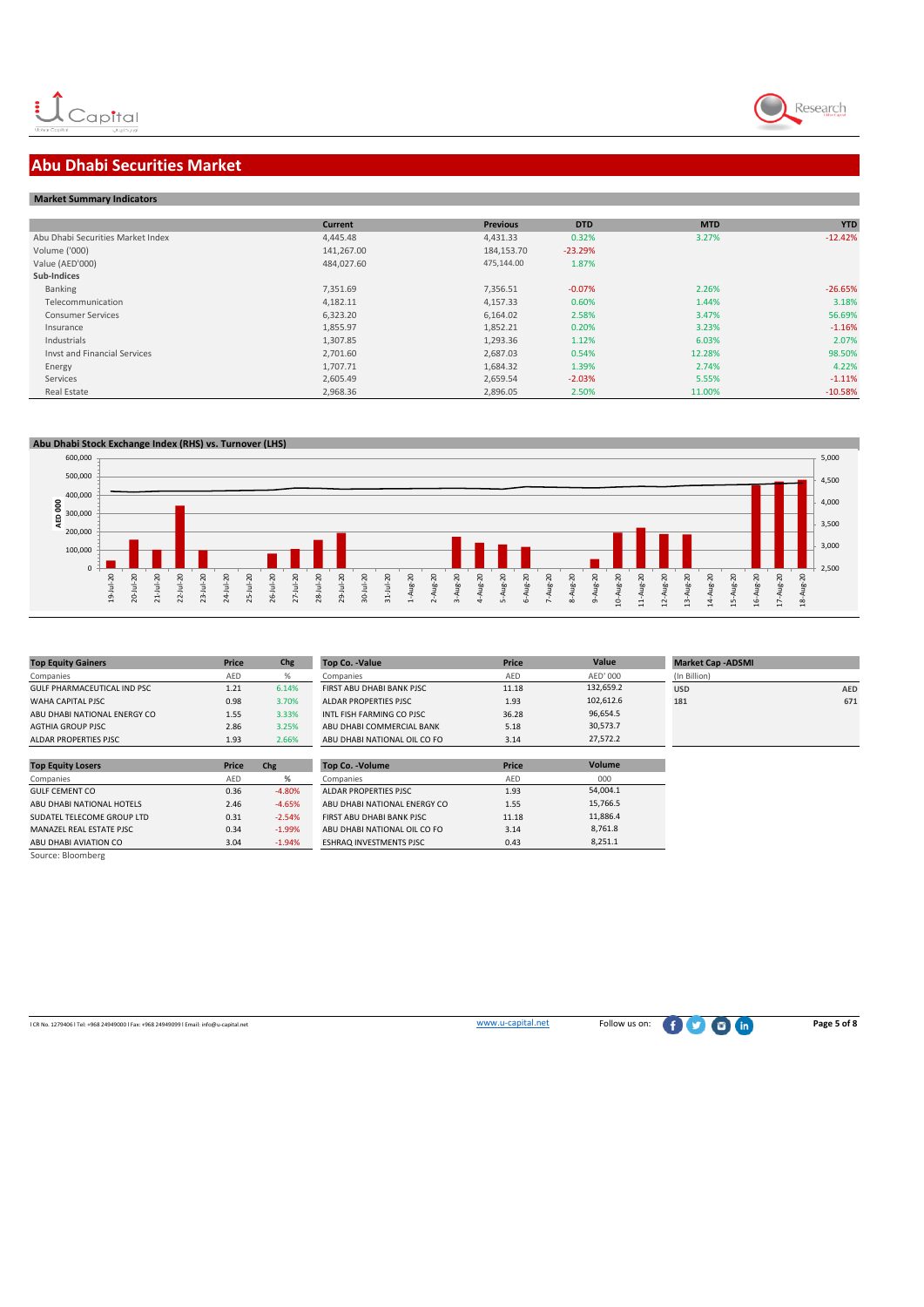

## **Kuwait Stock Exchange**

| <b>Market Summary Indicators</b> |            |                 |            |            |            |
|----------------------------------|------------|-----------------|------------|------------|------------|
|                                  |            |                 |            |            |            |
|                                  | Current    | <b>Previous</b> | <b>DTD</b> | <b>MTD</b> | <b>YTD</b> |
| Kuwait All Share Index           | 5,202.23   | 5,242.64        | $-0.77%$   | 4.71%      | $-17.19%$  |
| Volume ('000)                    | 234,990.00 | 251,329.60      | $-6.50%$   |            |            |
| Value (KWD'000)                  | 47,897.07  | 54,748.50       | $-12.51%$  |            |            |
| Sub-Indices                      |            |                 |            |            |            |
| Industrials                      | 757.09     | 762.76          | $-0.74%$   | $-2.13%$   | $-18.37%$  |
| Banks                            | 1,202.09   | 1,210.86        | $-0.72%$   | 6.95%      | $-18.92%$  |
| Consumer Goods                   | 792.42     | 779.18          | 1.70%      | 9.53%      | 24.37%     |
| <b>Consumer Service</b>          | 721.86     | 729.53          | $-1.05%$   | $-4.42%$   | $-32.68%$  |
| Real Estate                      | 877.68     | 883.13          | $-0.62%$   | 3.76%      | $-17.10%$  |
| <b>Financial Services</b>        | 849.52     | 849.77          | $-0.03%$   | 1.59%      | $-21.45%$  |
| Telecom                          | 1,066.22   | 1,068.78        | $-0.24%$   | 5.55%      | $-4.52%$   |
| Health Care                      | 839.19     | 839.19          | 0.00%      | 0.00%      | $-5.13%$   |
| Insurance                        | 944.78     | 958.27          | $-1.41%$   | 0.70%      | $-0.95%$   |
| <b>Basic Materials</b>           | 789.64     | 795.25          | $-0.71%$   | 3.57%      | $-13.04%$  |
| Oil and Gas                      | 1,078.61   | 1,096.62        | $-1.64%$   | $-1.52%$   | $-12.89%$  |
| Utilities                        | 1,000.00   | 1,000.00        | 0.00%      | 0.00%      | 0.00%      |
| Technology                       | 443.78     | 447.41          | $-0.81%$   | $-4.69%$   | $-13.84%$  |
|                                  |            |                 |            |            |            |

#### **Kuwait Stock Exchange (RHS) vs. Turnover (LHS)**



| <b>Top Equity Gainers</b>    | Price      | Chg      | Top Co. - Value                  | Price  | Value       | <b>Market Cap - KWSEAS</b> |            |
|------------------------------|------------|----------|----------------------------------|--------|-------------|----------------------------|------------|
| Companies                    | <b>KWd</b> | %        | Companies                        | KWd    | KWd '000    | (In Billion)               |            |
| REAL ESTATE ASSET MANAGEMENT | 170.00     | 14.09%   | AHLI UNITED BANK B.S.C           | 221.00 | 7,094,817.3 | <b>USD</b>                 | <b>KWD</b> |
| <b>GULF CEMENT CO</b>        | 37.70      | 9.91%    | NATIONAL BANK OF KUWAIT          | 829.00 | 4,154,153.5 | 100.25                     | 30.29      |
| ARZAN FINANCIAL GROUP FOR FI | 46.30      | 6.93%    | MOBILE TELECOMMUNICATIONS CO     | 589.00 | 3,069,639.7 |                            |            |
| WETHAQ TAKAFUL INSURANCE CO  | 26.20      | 6.07%    | <b>AGILITY</b>                   | 618.00 | 3,034,911.5 |                            |            |
| AMAR FINANCE & LEASING CO    | 47.20      | 5.12%    | AVIATION LEASE AND FINANCE C     | 157.00 | 1,643,465.7 |                            |            |
|                              |            |          |                                  |        |             |                            |            |
| <b>Top Equity Losers</b>     | Price      | Chg      | Top Co. - Volume                 | Price  | Volume      |                            |            |
| Companies                    | KWd        |          | Companies                        | KWd    | 000         |                            |            |
| KUWAIT REMAL REAL ESTATE CO  | 13.60      | $-6.85%$ | AHLI UNITED BANK B.S.C           | 221.00 | 32,065.1    |                            |            |
| UNICAP INVESTMENT AND FINANC | 35.00      | $-6.67%$ | ARZAN FINANCIAL GROUP FOR FI     | 46.30  | 26,033.7    |                            |            |
| JIYAD HOLDING CO KSC         | 32.20      | $-6.12%$ | <b>GULF PETROLEUM INVESTMENT</b> | 18.40  | 25,206.3    |                            |            |
| HILAL CEMENT CO              | 65.00      | $-4.97%$ | AVIATION LEASE AND FINANCE C     | 157.00 | 10,414.5    |                            |            |
| KUWAIT HOTELS SAK            | 81.10      | $-4.92%$ | NATIONAL INVESTMENTS CO          | 110.00 | 9,205.5     |                            |            |

l CR No. 1279406 l Tel: +968 24949000 l Fax: +968 24949099 l Email: info@u-capital.net www.u-capital.net Follow us on: **Page 6 of 8**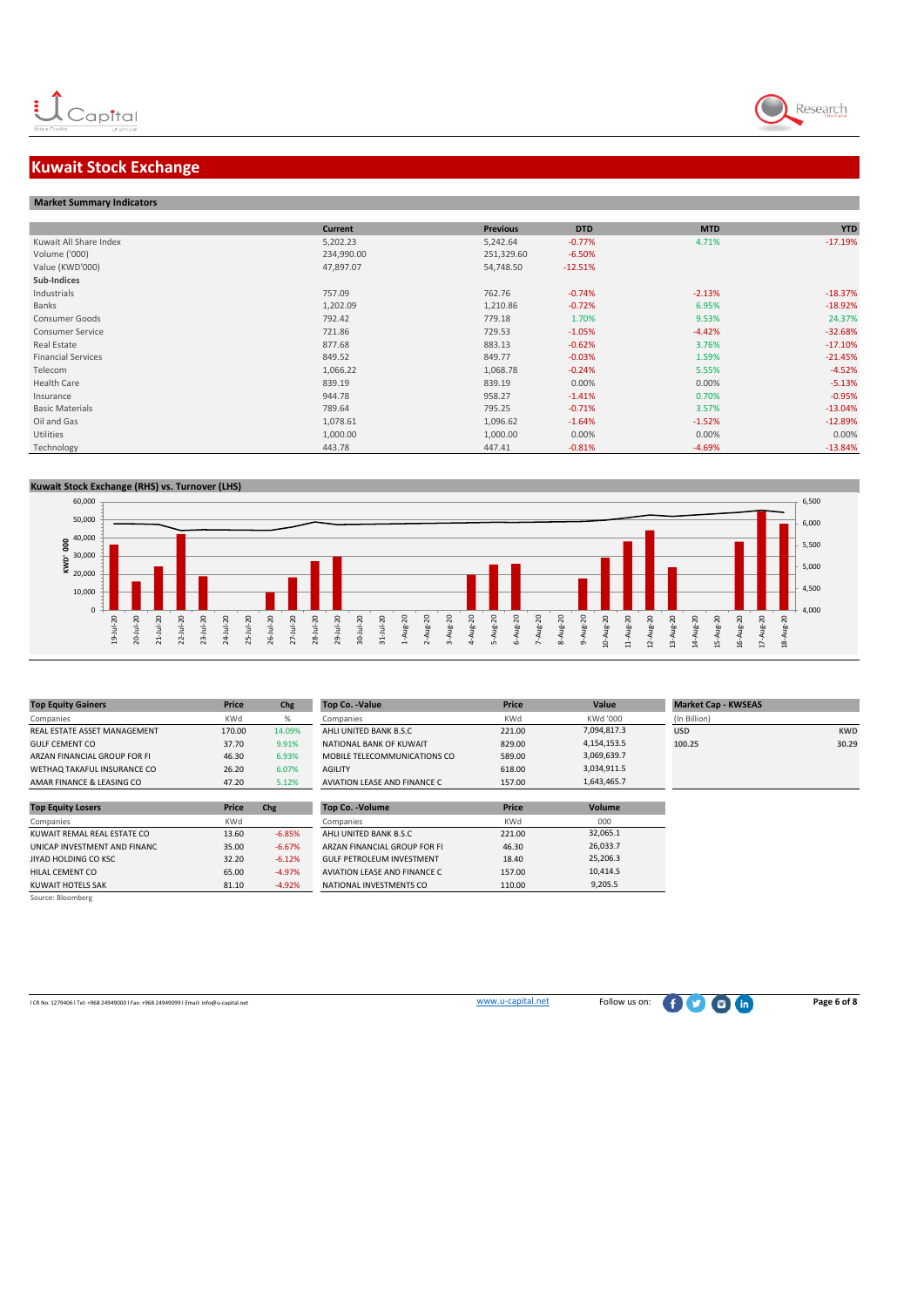## **Qatar Stock Exchange**

#### **Market Summary Indicators**

|                                | <b>Current</b> | <b>Previous</b> | <b>DTD</b> | <b>MTD</b> | <b>YTD</b> |
|--------------------------------|----------------|-----------------|------------|------------|------------|
| Qatar Stock Exchange Index     | 9,775.28       | 9,695.32        | 0.82%      | 4.35%      | $-6.24%$   |
| Volume ('000)                  | 331,906.80     | 436,867.30      | $-24.03%$  |            |            |
| Value (QAR'000)                | 563,668.90     | 701,892.30      | $-19.69%$  |            |            |
| Sub-Indices                    |                |                 |            |            |            |
| <b>QE Total Return Index</b>   | 18,792.65      | 18,638.93       | 0.82%      | 4.35%      | $-2.04%$   |
| Al Rayan Islamic               | 3,986.23       | 3,962.19        | 0.61%      | 6.02%      | 0.89%      |
| All Share Index                | 3,041.31       | 3,020.54        | 0.69%      | 4.04%      | $-1.87%$   |
| All Share Banks&Finac          | 4,186.58       | 4,151.10        | 0.85%      | 2.94%      | $-0.80%$   |
| All Share Industrials          | 2,830.29       | 2,823.50        | 0.24%      | 8.34%      | $-3.47%$   |
| All Share Transprt In          | 2,908.97       | 2,929.63        | $-0.71%$   | 1.58%      | 13.83%     |
| All Share Real Estate          | 1,620.82       | 1,614.21        | 0.41%      | 3.00%      | 3.56%      |
| All Share Insurance            | 2,098.27       | 2,035.76        | 3.07%      | 3.07%      | $-23.27%$  |
| All Share Telecoms In          | 914.61         | 913.72          | 0.10%      | 0.28%      | 2.19%      |
| All Share Consumer Goods & Srv | 7,952.94       | 7,875.41        | 0.98%      | 6.92%      | $-8.02%$   |



| <b>Top Equity Gainers</b>               | Price | Chg      | Top Co. - Value                 | Price | Value    | <b>Market Cap - DSM Index</b> |     |
|-----------------------------------------|-------|----------|---------------------------------|-------|----------|-------------------------------|-----|
| Companies                               | QAR   | %        | Companies                       | QAR   | QAR' 000 | (In Billion)                  |     |
| <b>QATAR GENERAL INSURANCE &amp; RE</b> | 2.23  | 6.19%    | <b>QATAR NATIONAL BANK</b>      | 18.52 | 60,488.5 | <b>USD</b>                    | QAR |
| AL KHALIJ COMMERCIAL BANK               | 1.66  | 3.56%    | SALAM INTERNATIONAL INVESTME    | 0.52  | 43,804.5 | 141                           | 513 |
| COMMERCIAL BANK PSQC                    | 4.18  | 3.37%    | QATAR GAS TRANSPORT(NAKILAT)    | 2.80  | 35,204.9 |                               |     |
| <b>QATAR INSURANCE CO</b>               | 2.09  | 3.16%    | <b>QATAR FIRST BANK</b>         | 1.41  | 35,107.6 |                               |     |
| <b>MASRAF AL RAYAN</b>                  | 4.20  | 2.19%    | QATAR ALUMINUM MANUFACTURING    | 0.95  | 34,787.0 |                               |     |
|                                         |       |          |                                 |       |          |                               |     |
| <b>Top Equity Losers</b>                | Price | Chg      | <b>Top Co. - Volume</b>         | Price | Value    |                               |     |
| Companies                               | QAR   | %        | Companies                       | QAR   | '000     |                               |     |
| <b>EZDAN HOLDING GROUP</b>              | 1.36  | $-2.09%$ | SALAM INTERNATIONAL INVESTME    | 0.52  | 82,373.4 |                               |     |
| AAMAL CO                                | 0.87  | $-1.81%$ | <b>INVESTMENT HOLDING GROUP</b> | 0.53  | 43,869.4 |                               |     |
| INVESTMENT HOLDING GROUP                | 0.53  | $-1.69%$ | QATAR ALUMINUM MANUFACTURING    | 0.95  | 36,644.9 |                               |     |
| <b>GULF WAREHOUSING COMPANY</b>         | 5.50  | $-1.61%$ | <b>QATAR FIRST BANK</b>         | 1.41  | 24,680.7 |                               |     |
| NATIONAL LEASING                        | 0.96  | $-1.14%$ | AAMAL CO                        | 0.87  | 14,525.5 |                               |     |
| Source: Bloomberg                       |       |          |                                 |       |          |                               |     |

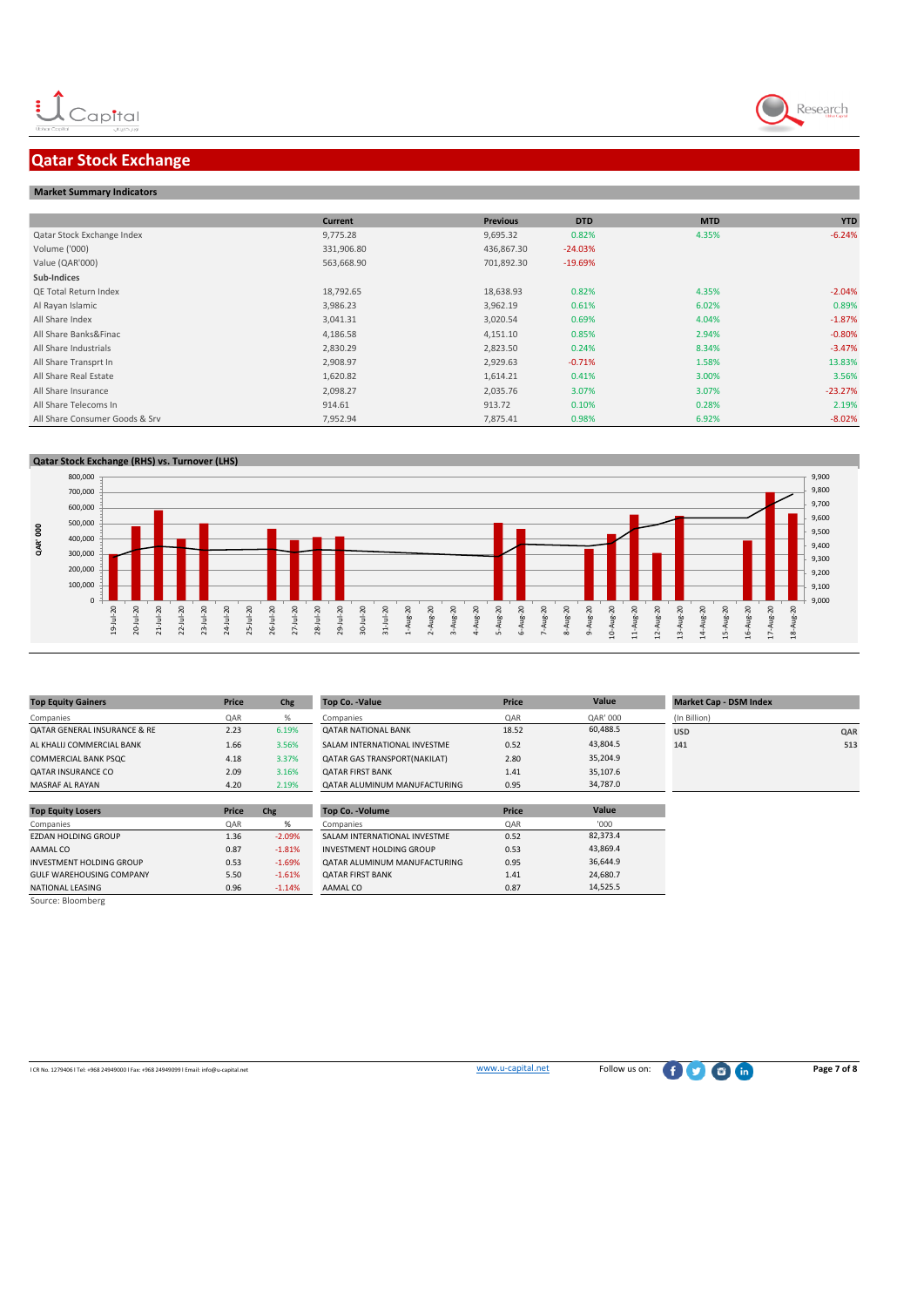



### **Bahrain Bourse**

#### **Market Summary Indicators**

|                          | <b>Current</b> | <b>Previous</b> | <b>DTD</b> | <b>MTD</b> | <b>YTD</b> |
|--------------------------|----------------|-----------------|------------|------------|------------|
| Bahrain Bourse           | 1,348.96       | 1,348.52        | 0.03%      | 4.52%      | $-16.22%$  |
| Volume ('000)            | 14,847         | 4,951           | 199.87%    |            |            |
| Value (BHD'000)          | 3,032.78       | 2,621.79        | 15.68%     |            |            |
| Sub-Indices              |                |                 |            |            |            |
| Banks                    | 3,178.74       | 3,189.43        | $-0.34%$   | 7.56%      | $-19.48%$  |
| <b>Hotel and Tourism</b> | 2,188.75       | 2,188.75        | 0.00%      | 0.00%      | $-6.31%$   |
| Industiral               | 543.51         | 538.80          | 0.87%      | 4.85%      | $-19.37%$  |
| Insurance                | 1,460.76       | 1,444.15        | 1.15%      | $-0.71%$   | 0.17%      |
| Investment               | 584.36         | 583.75          | 0.10%      | $-0.10%$   | $-16.95%$  |
| Services                 | 1.412.54       | 1,400.35        | 0.87%      | 1.32%      | $-1.88%$   |

#### **Bahrain Bourse (RHS) vs. Turnover (LHS)**



| <b>Top Equity Gainers</b>       | Price      | Chg   | Top Co. - Value                | Price      |
|---------------------------------|------------|-------|--------------------------------|------------|
| Companies                       | <b>BHD</b> | %     | Companies                      | <b>BHD</b> |
| ESTERAD INVESTMENT CO B.S.C.    | 0.19       | 7.39% | AHLI UNITED BANK B.S.C         | 0.71       |
| <b>BAHRAIN NATIONAL HOLDING</b> | 0.34       | 3.08% | <b>GFH FINANCIAL GROUP BSC</b> | 0.16       |
| <b>SEEF PROPERTIES</b>          | 0.17       | 2.96% | <b>BAHRAIN TELECOM CO</b>      | 0.41       |
| ARAB INSURANCE GROUP(BSC)-S     | 0.34       | 1.52% | ALUMINIUM BAHRAIN BSC          | 0.34       |
| <b>BAHRAIN TELECOM CO</b>       | 0.41       | 1.23% | NATIONAL BANK OF BAHRAIN BSC   | 0.62       |

| <b>Top Equity Gainers</b>    | Price      | Chg   | Top Co. -Value                 | Price      | Value           | <b>Market Cap - BHSEASI</b> |            |
|------------------------------|------------|-------|--------------------------------|------------|-----------------|-----------------------------|------------|
| Companies                    | <b>BHD</b> | %     | Companies                      | <b>BHD</b> | <b>BHD' 000</b> | (In Billion)                |            |
| ESTERAD INVESTMENT CO B.S.C. | 0.19       | 7.39% | AHLI UNITED BANK B.S.C         | 0.71       | 1.284.2         | <b>USD</b>                  | <b>BHD</b> |
| BAHRAIN NATIONAL HOLDING     | 0.34       | 3.08% | <b>GFH FINANCIAL GROUP BSC</b> | 0.16       | 887.4           | 20                          |            |
| <b>SEEF PROPERTIES</b>       | 0.17       | 2.96% | <b>BAHRAIN TELECOM CO</b>      | 0.41       | 308.1           |                             |            |
| ARAB INSURANCE GROUP(BSC)-\$ | 0.34       | 1.52% | ALUMINIUM BAHRAIN BSC          | 0.34       | 55.1            |                             |            |
| BAHRAIN TELECOM CO           | 0.41       | 1.23% | NATIONAL BANK OF BAHRAIN BSC   | 0.62       | 49.1            |                             |            |
|                              |            |       |                                |            |                 |                             |            |

| <b>Top Equity Losers</b> | Price                    | Chg      | Top Co. - Volume               | Price      | Volume  |
|--------------------------|--------------------------|----------|--------------------------------|------------|---------|
| Companies                | <b>BHD</b>               | %        | Companies                      | <b>BHD</b> | '000'   |
| <b>AL-SALAM BANK</b>     | 0.07                     | $-1.33%$ | <b>GFH FINANCIAL GROUP BSC</b> | 0.16       | 5,789.5 |
| AHLI UNITED BANK B.S.C   | 0.71                     | $-0.83%$ | AHLI UNITED BANK B.S.C         | 0.71       | 1,794.6 |
| $-1$                     |                          |          | <b>BAHRAIN TELECOM CO</b>      | 0.41       | 758.7   |
|                          | $\overline{\phantom{a}}$ |          | ALUMINIUM BAHRAIN BSC          | 0.34       | 165.4   |
| $\sim$                   |                          |          | <b>AL-SALAM BANK</b>           | 0.07       | 155.9   |

Source: Bloomberg

l CR No. 1279406 l Tel: +968 24949000 l Fax: +968 24949099 l Email: info@u-capital.net www.u-capital.net Follow us on: **Page 8 of 8**